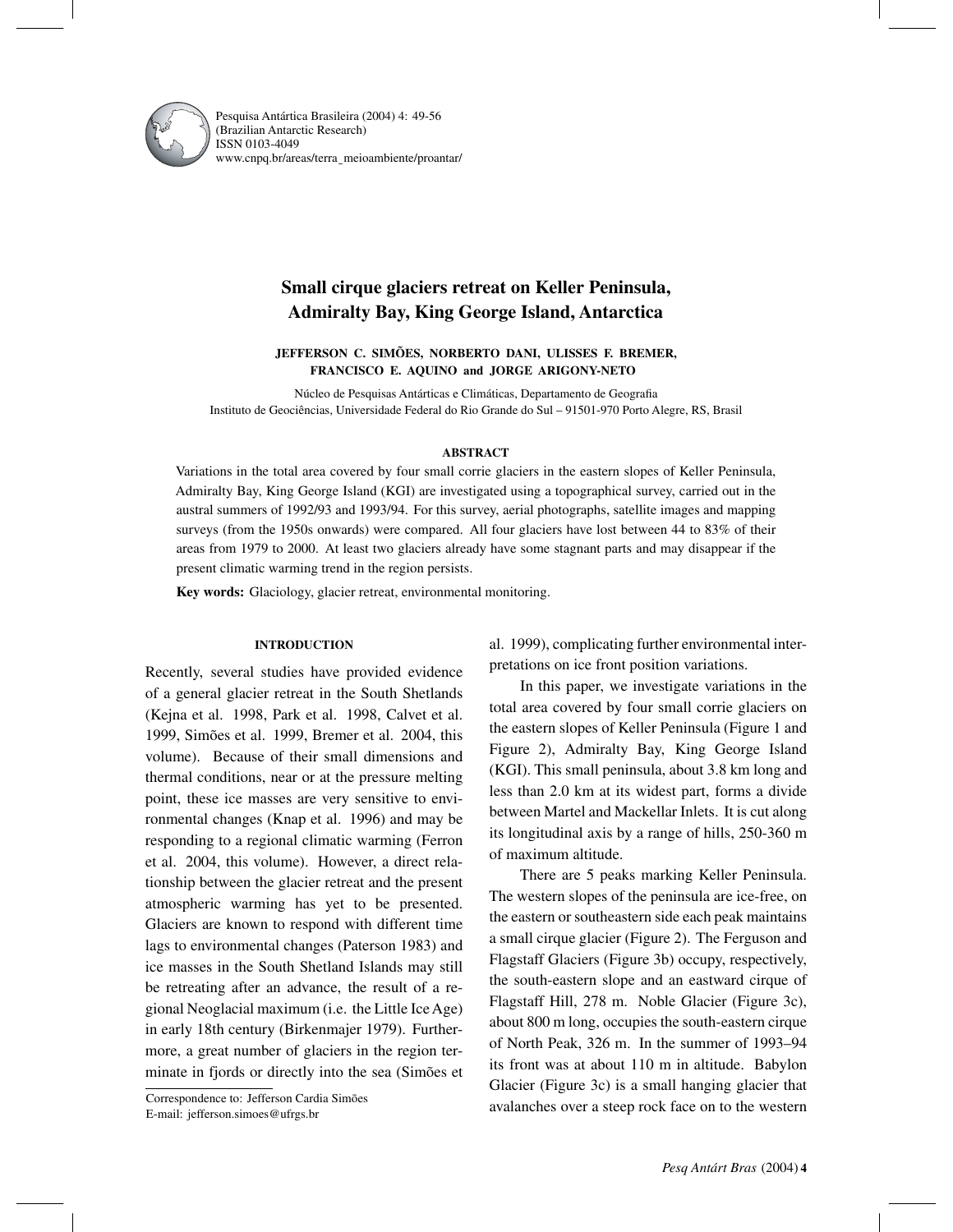

Fig. 1 – Location of Keller Peninsula (small grey square, Figure 2) in King George Island. Inset shows the position of KGI, west of the Antarctic Peninsula.

side of the Stenhouse Glacier (part of the main KGI ice cap). In total, the four glaciers cover presently only 296,186 m<sup>2</sup>. They are located between the 120 m and 320 m contours. A complex series of lateral and terminal moraines mark their previous extent, except for the Babylon Glacier. Some of these moraines mark a glacier readvance at about 740 years ago (Birkenmajer 1979), a general retreat is recorded for the 20th century (Stansbury 1963 unpublished, Noble 1965).

Several characteristics are thought to guarantee the fast response of these glaciers to climatic variations:

- a) They are small, the largest one, Noble Glacier (Figure 2), covers presently less than  $0.14 \text{ km}^2$ , having no connections with the KGI main ice cap;
- b) they are at or near the pressure melting point;
- c) their heads are at low elevation, 320 m for Noble Glacier.

Glaciological investigations done by the Falkland Islands Dependencies Survey (FIDS) began in the late 1940s. It was continued by its successor, the British Antarctic Survey (BAS), during the 1960s. Hattersley-Smith (1949 unpublished), Stansbury (1963 unpublished), and Noble (1965) provided data for the earlier part of this study. In the austral summers of 1992/93 and 1993/94 two field seasons were carried out by the *Laboratório de Pesquisas Antárticas e Glaciológicas* (LAPAG) of the *Universidade Federal do Rio Grande do Sul*(UFRGS) to re-survey the area. Recently, LAPAG was re-structured as *Núcleo de Pesquisas Antárticas e Climáticas*(NUPAC), at the same institution.

#### **MATERIALS AND METHODS**

Initially, the two glaciers that had been previously surveyed by British scientists, Flagstaff and Noble (Hattersley-Smith 1949 unpublished, Stansbury 1963 unpublished, Noble 1965) were chosen for this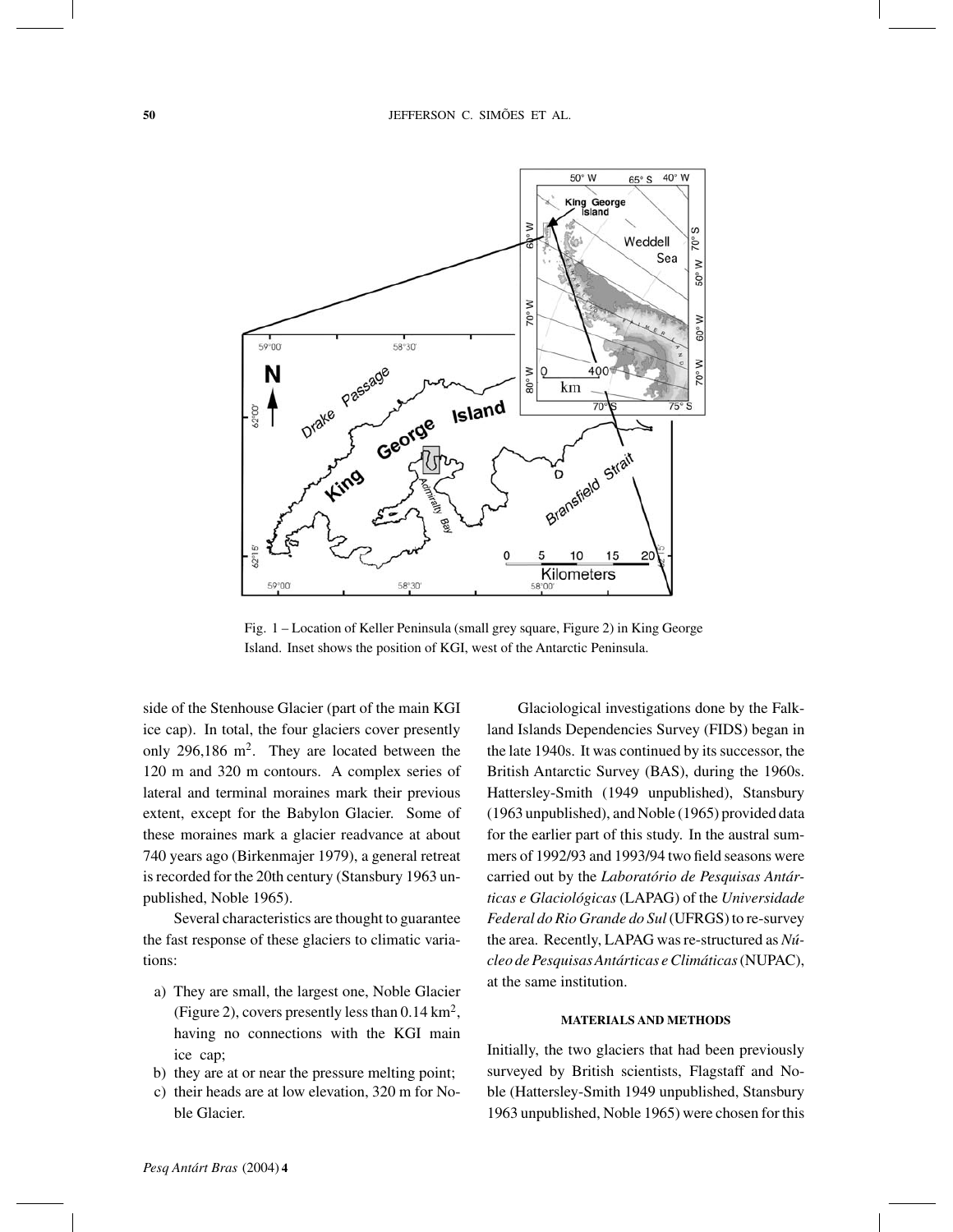

Fig. 2 – Keller Peninsula: Location of the four cirque glaciers (Babylon, Ferguson, Flagstaff and Noble) studied in this paper. Note also the position of the triangulation points. The figure also locates the Brazilian Station Comandante Ferraz and the former site of the British Base G (now removed).

study. However, preliminary fieldwork in December 1992, including the determination of stake movements, concluded that Flagstaff Glacier (Figure 3b) was already a mass of stagnant or quasi-stagnant ice, fast disappearing. Therefore, the complete study was only carried out on the Noble Glacier.

A network of points was established on the east side of Keller Peninsula (Figure 2), using the triangulation method. Each point position was carefully implanted, considering parameters such as visibility of the glaciers, best triangle resolution (equilateral or near equilateral triangles) and optimal ground conditions (fixed substrate). Point A, origin of the network, was close to the Brazilian Comandante Ferraz Station, 62◦05'S, 58◦23.5'W (Figure 2). This base line was measured using an electronic distance meter (Wild DI10), with a nominal error of 1: 100,000. Angles were evaluated using a theodolite Wild T2, with direct reading of one second (1"). From point A, coordinates were transported to all others points of the network by computing triangles. When possible, distances were checked by direct measurements using DI10. At each point, angles were measured by the reiteration method, covering the four limb sectors of the theodolite. The adopted angle was the median of the reiteration values, only the determinations with differences not superior to 5" were considered. Additionally, the sum of angles of each triangle was verified. When the sum of the internal angles differed by more than 10", the measurement was discarded.

Two lines of 5-m stakes (buried 2 m into the snow) were implanted in the Noble Glacier surface, one following roughly the direction of the ice flow and the other line perpendicular to it, following the monitoring method described by Paterson (1983). Intersections of these stakes, on the Noble Glacier, were made from B, N1, and C. The movement of each stake was calculated by means of a local coordinate grid system that used B, N1 and C as its base line. Observations on the movement of the Noble Glacier stakes were limited to readings in January and February of 1993 and repeated one year later in January and February of 1994. In this period, the stakes A and C were lost. These readings covering a time span of one year are considered sufficient for calculations of glacier movement to be made.

The position of the Noble Glacier ice front, in January 1993, was measured using the radial method centered on points N1 and C. Each point of the ice front was determined by an angle and a distance. This was later evaluated by tachometry. Points were transformed to the same coordinate system found on the base map of Stansbury (1963 unpublished) and then plotted to compare with the same map (Figure 4). To determine the front position of a main outlet glacier, Stenhouse, intersections were made from points C and O'Connors.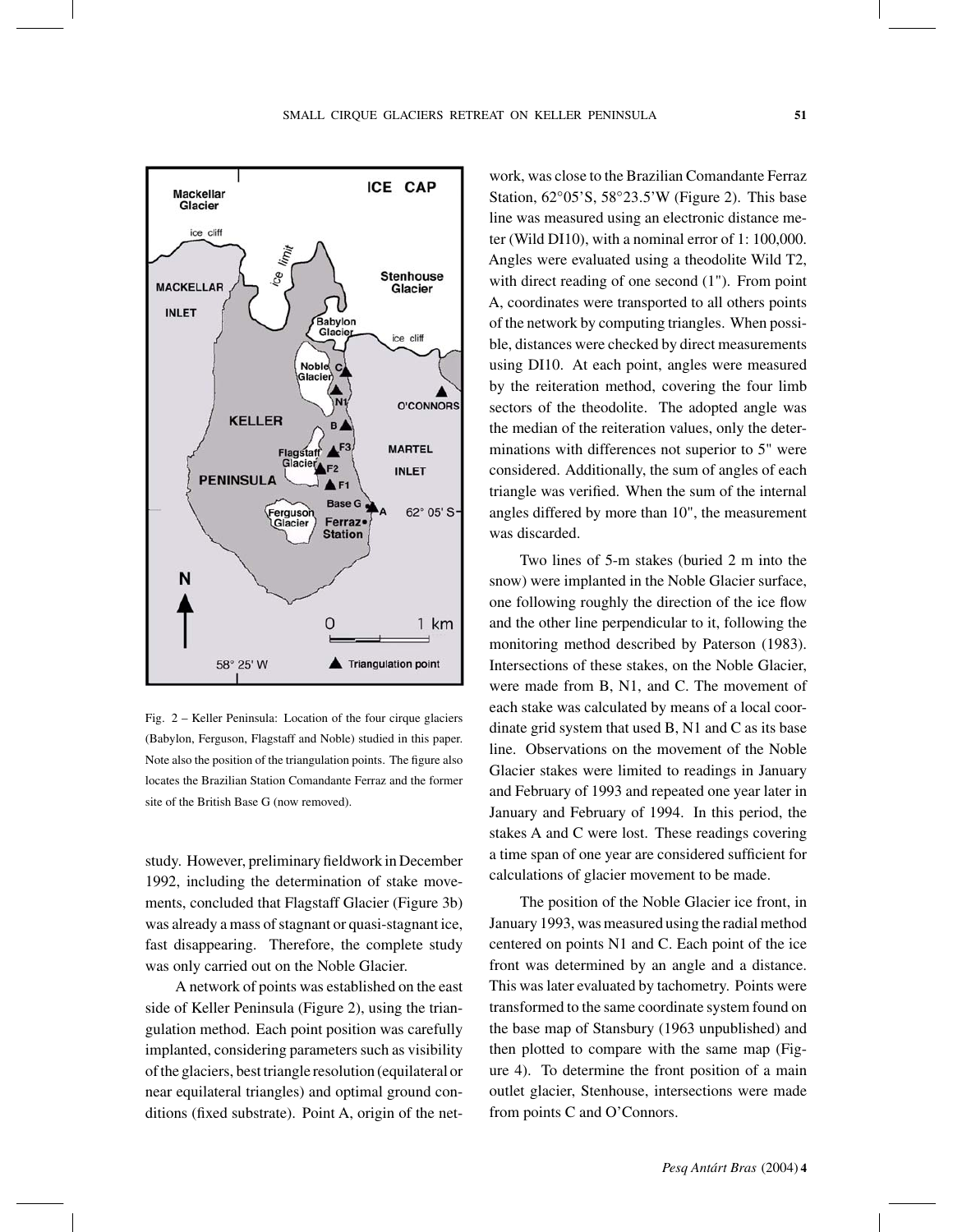

Fig. 3 – Photographs of the study area: 3a) Keller Peninsula, photograph taken by the Falkland Island Dependencies Survey on 18 January 1948 from Martel Inlet. Notice the limits of the Flagstaff Glacier (arrow); 3b) Flagstaff glacier (arrow) as observed in mid January of 1996. By then this glacier was a mass of quasi-stagnant ice. The authors took this photograph also from Martel Inlet but at slight different angle; 3c) Noble glacier is in the center and Babylon Glacier in the extreme right of the photograph taken at the some moment of 3b.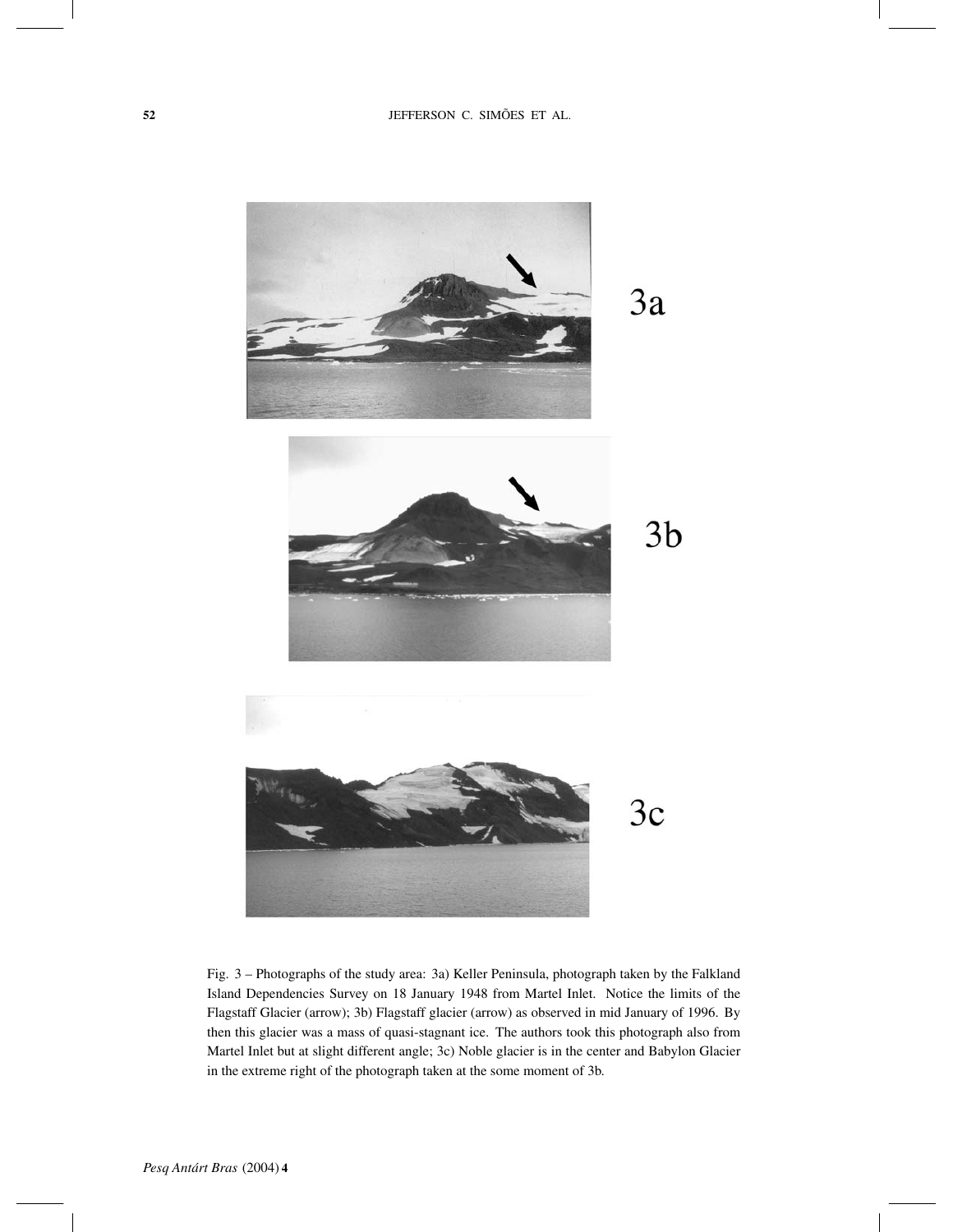



Fig. 4 – Topographical map of the Noble Glacier as surveyed by the Falkland Islands Dependencies Survey (presently, the British Antarctic Survey) in 1959 (source: Stansbury 1963 unpublished). The map also shows the position of the stakes implanted in 1993 and the one-year movement vectors, at a scale of 1: 200 (see Table I for exact values). The glacier front, as surveyed in the summer of 1992–93, is also shown.

The older and more complete data set on the position, size of cirque glaciers and ice front on Keller Peninsula pertains to the map published by the Polish Academy of Science (Furmanczyk and Marsz 1980), scale 1: 25,000. The resulting map was elaborated from aerial photographs obtained in the antarctic summer of 1979 and complemented by topographical methods. The Polish map was adopted as a base map for this work (Figure 5), after verifying map fidelity with aerial photographs (taken by the Royal Navy in 1975, at a scale of about 1: 11,000).

The position of these glaciers in the summer of 2000 was obtained using a SPOT satellite image (SPOT-4 XS 725-477 of 23 March 2000). This image was taken in an exceptionally warm snowless period when only glacier ice was exposed, Braun et al. (2001) georeferred this image. The SPOT image was prepared and reduced to the same map projection used by the base map (Arigony-Neto 2001 unpublished) and the glaciers' limits were identified manually using ESRI ARC/INFO software. For the glaciers' areas, the mean estimated error, determined by this methodology, is 23%.



Fig. 5 – The map of Keller Peninsula showing the ice covered area in 1979 and 2000 (see text for details). Note the fast area reduction of the four cirque glaciers (Babylon, Ferguson, Flagstaff and Noble). The figure also shows the ice front of the Stenhouse Glacier in the same years.

The two sets of information have an age difference of twenty-one years; both were calibrated using a previously digitized map, derived from a FIDS survey (Stansbury 1963 unpublished). The shape of each glacier was copied using Micrografx Designer software. A methodology of pixel counts was employed to estimate the glaciers' areas.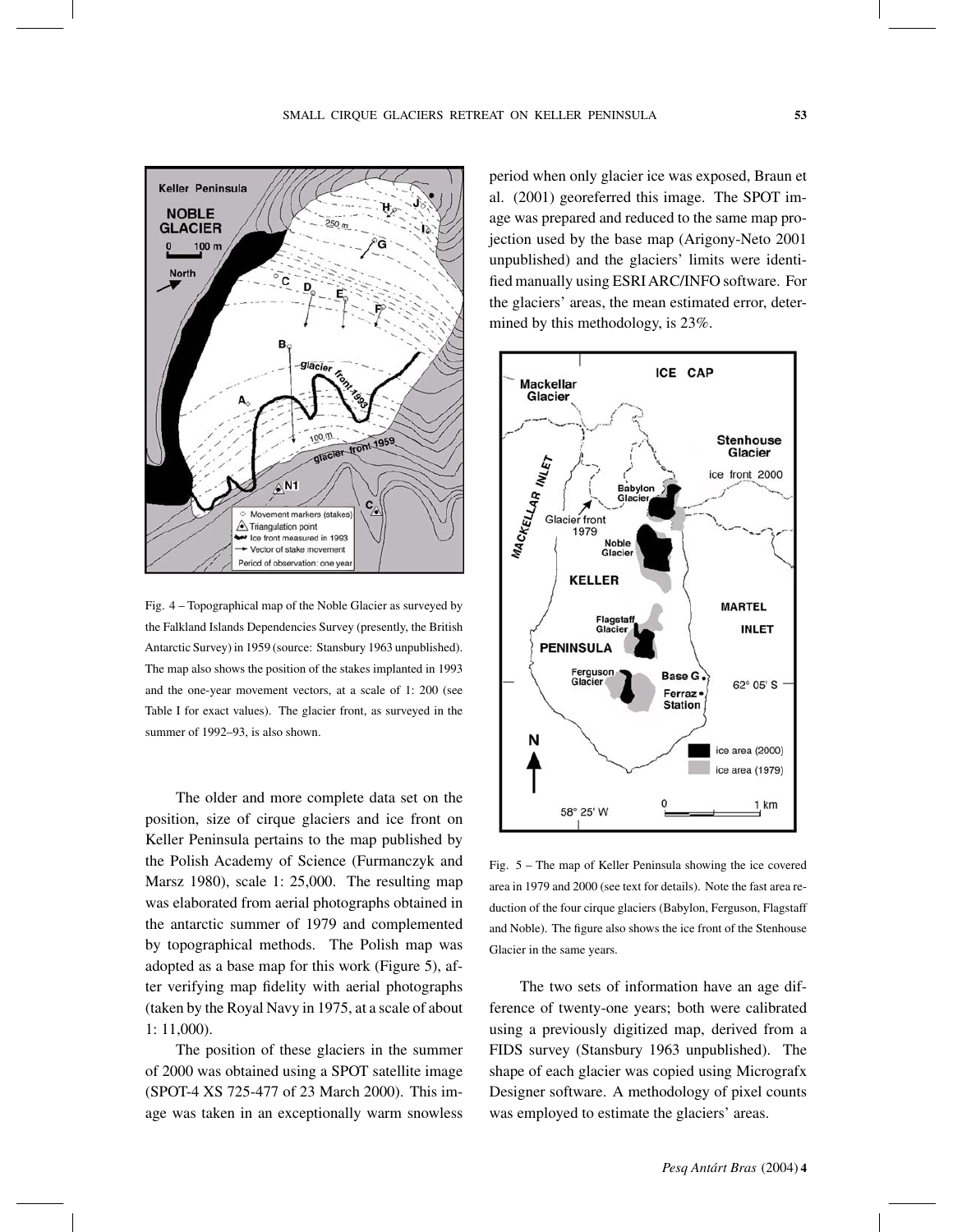#### **RESULTS AND DISCUSSION**

Based on the FIDS mapping (Stansbury 1963 unpublished), all four glaciers have retreated and lost a great part of their area since the late 1950s. Noble Glacier (Figure 3c) is now a slow moving glacier, maximum measured velocity  $< 5$  m year<sup>-1</sup> (Table I). Its ice front has retreated up to 100 m, from 1956 to 1993 (Figure 4), losing 103,564 m2, 44%, of its area since 1979 (Table II), or 69% since 1959. The elevation range of this glacier (110-320 m) seems to be the reason for a smaller reduction rate when compared to the other 3 studied glaciers. Initially, a complete mass balance study of this glacier was devised, but field observations indicated that this area to be of a complex snow accumulation nature. Glacial ice is apparent on the glacier surface step between 190-220 m a.s.l., but it is under at least 1 m of firn, between 170-190 m a.s.l. (stakes D to F). This is observed at the end of the ablation season, from late January to early February. Firn is exposed even at the head of the glacier, altitude of 320 m, in late January (stake H). Early work, done by Orheim and Govorukha (1982), indicated the equilibrium line altitude (ELA) at about 150 m above sea level (a.s.l.), in 1970, for the KGI ice cap. Presently, mid-1990's, this is not the case, at least for the small glaciers on Keller Peninsula. StakeA (Figure 4) was lost after a year, indicating a negative mass balance of at least 2 m year<sup>-1</sup>, at 150 m a.s.l.

The small Flagstaff Glacier, early identified by Stansbury (1963 unpublished) as a slow moving glacier with a strong negative balance, has additionally lost  $111,473$  m<sup>2</sup>, 66% of its area (Table II), since 1979 (Figure 3a and 3b, Figure 5). It is fast disappearing, field evidence indicates that some parts of this ice mass are stagnant.

Babylon glacier is reduced to only 96,768 m<sup>2</sup>, having lost 57% of its area since 1979. However, as it was difficult to separate the glacier from the seasonal snow cover, seen in the aerial photographs taken in 1975, this reduction may have been overestimated. Finally, Ferguson Glacier has lost 83% (i.e.  $164,251 \text{ m}^2$ ) of its area, since 1979. No velocity measurements were taken, but visual observations at the site, in 1996, indicated that this ice mass has been reduced to a thin ice layer in several places, and is heavily covered by morainic material.

The ice front position of the Stenhouse outlet Glacier has remained relatively stable, retreating up to 110 m in the western part, near the Stenhouse Bluff (Figure 6). Near Keller Peninsula, in the eastern part, it advanced up to 75 m. Recent work by Arigony-Neto (2001 unpublished) recorded a general area loss of  $0.44 \text{ km}^2$  from 1956 to 2000, particularly during the 1990s. This was concomitant to a general retreat of tidewater glaciers terminating in Admiralty Bay. Two factors may account for the relative stability of the Stenhouse Glacier: 1) it is a major outlet glacier of the KGI ice cap, covering 9.2  $km<sup>2</sup>$ . Its head is at 600 m a.s.l., 2) the present front position is near a steep bedrock step, marked at the surface by a 150-m icefall.



Fig. 6 – The Stenhouse Glacier ice front as measured in 1957 (source: Noble 1965) and in 1993 (this work). This is an outlet glacier from the King George Island ice cap. Its front position was stable until the early 1990s (see text for details).

In short, the ice-covered area in Keller Peninsula has been reduced by  $476,058$  m<sup>2</sup>,  $62\%$ , in 21 years. This reduction correlates with a general glacier retreat on KGI, reported by Simões et al. (1999) and of a mean atmospheric temperature rise of 1.1◦C, estimated for the Brazilian Ferraz Station site from 1947 to 1995 (Ferron et al. 2004, this volume). Further, energy flux and ablation modeling for the Ecology Glacier, situated in the south-eastern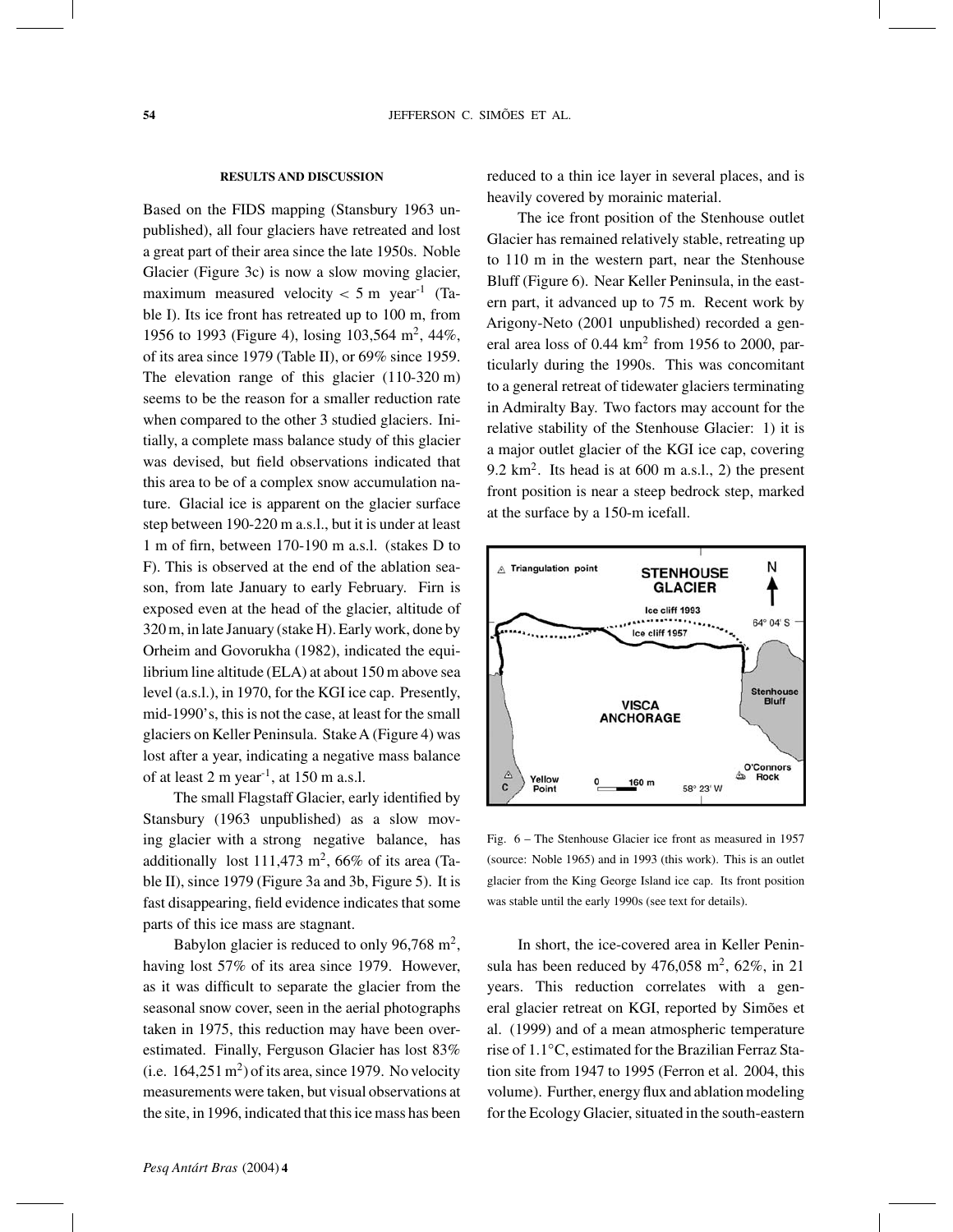**TABLE I Ice movement on the surface of the Noble Glacier between December 1993 and January 1995. Measurement errors are** < 0.10 **m.**

| <b>Stake</b>            |             | B    |      |     |                   | ᠇    |  |      |
|-------------------------|-------------|------|------|-----|-------------------|------|--|------|
| Movement                | lost due to | 4.49 | lost | .69 | $\bigcap$<br>1.33 | 0.97 |  | 0.01 |
| $(m \text{ year}^{-1})$ | melting     |      |      |     |                   |      |  |      |

**TABLE II Ice covered areas by the four cirque glaciers on the Keller Peninsula, in 1979 and 2000. Note that for Noble Glacier data is provided for 1959, source: Stansbury (1963 unpublished).**

| Glacier   | Area in 1959      | Area in 1979 | Area in 2000      | Percentage of         |  |
|-----------|-------------------|--------------|-------------------|-----------------------|--|
|           | (m <sup>2</sup> ) | $(m^2)$      | (m <sup>2</sup> ) | area lost in 21 years |  |
| Babylon   |                   | 169,289      | 72,521            | 57                    |  |
| Ferguson  |                   | 196,775      | 32,524            | 83                    |  |
| Flagstaff |                   | 168,900      | 57,425            | 66                    |  |
| Noble     | 420,870           | 237,277      | 133,713           | 44                    |  |

coast of Admiralty Bay, estimates an increase of 15% in the ablation for each 1◦C warming (Bintanja 1995) at the elevation of 100 m a.s.l. Therefore, it is reasonable to attribute a greater increase in the ablation rate for the smaller and lower glaciers on Keller Peninsula. It is tempting to associate these ice losses to the local atmospheric warming since 1947. Its is also clear from field evidence that at least the two glaciers at lower altitudes, Ferguson and Flagstaff, will quickly disappear, if the present warming trend persists. In addition, Birkenmajer (1979), based on dated terminal moraines, concludes that the reduction of these glaciers began as early as the end of the 18th and has accelerated since the mid-twentieth century. Furthermore, a conservative note is necessary – It is known that the mass balance of the three cirque glaciers (Babylon, Flagstaff and Noble) on the Keller Peninsula are heavily controlled by the precipitation associated to westerly winds, caused by the eastward-moving low pressure systems over the Drake Passage. Therefore, changes in the circumpolar circulation pattern, especially in regional meridional circulation (King 1994), may be more important for the demise or preservation of the Keller Peninsula glaciers than the present atmospheric temperature rise. In the summer of 2000– 2001, an anomalous circulation pattern resulted in

heavy snow precipitation, thus, a thick snow cover on this peninsula.

#### **CONCLUSION**

The four glaciers studied in this work have lost a great part of their area, from 44 to 83%, since the mid-twentieth century. The ice-covered area on Keller Peninsula was reduced by  $476,058$  m<sup>2</sup>,  $62\%$ , from 1979 to 2000. Noble Glacier has retreated up to 100 m, from 1956 to 1993, losing 69% of its area from 1959 to 2000. At least two glaciers, Ferguson and Flagstaff, may disappear if the present climatic conditions persist. Parts of these two glaciers are already stagnant. The retreat process may have begun as early as the end of the 18th century (Birkenmajer 1979) and has been accelerating concomitantly with the atmospheric climatic warming that has been recorded for Admiralty Bay, since 1947. As expected, the four corrie glaciers are responding faster than the KGI ice cap to this climatic trend.

## **ACKNOWLEDGMENTS**

The Brazilian National Council for Scientific and Technological Development – CNPq supported this work through the Brazilian Antarctic Program (PROANTAR), research project 48.0310/93-9. UF Bremer and FE Aquino thank CNPq for their stu-